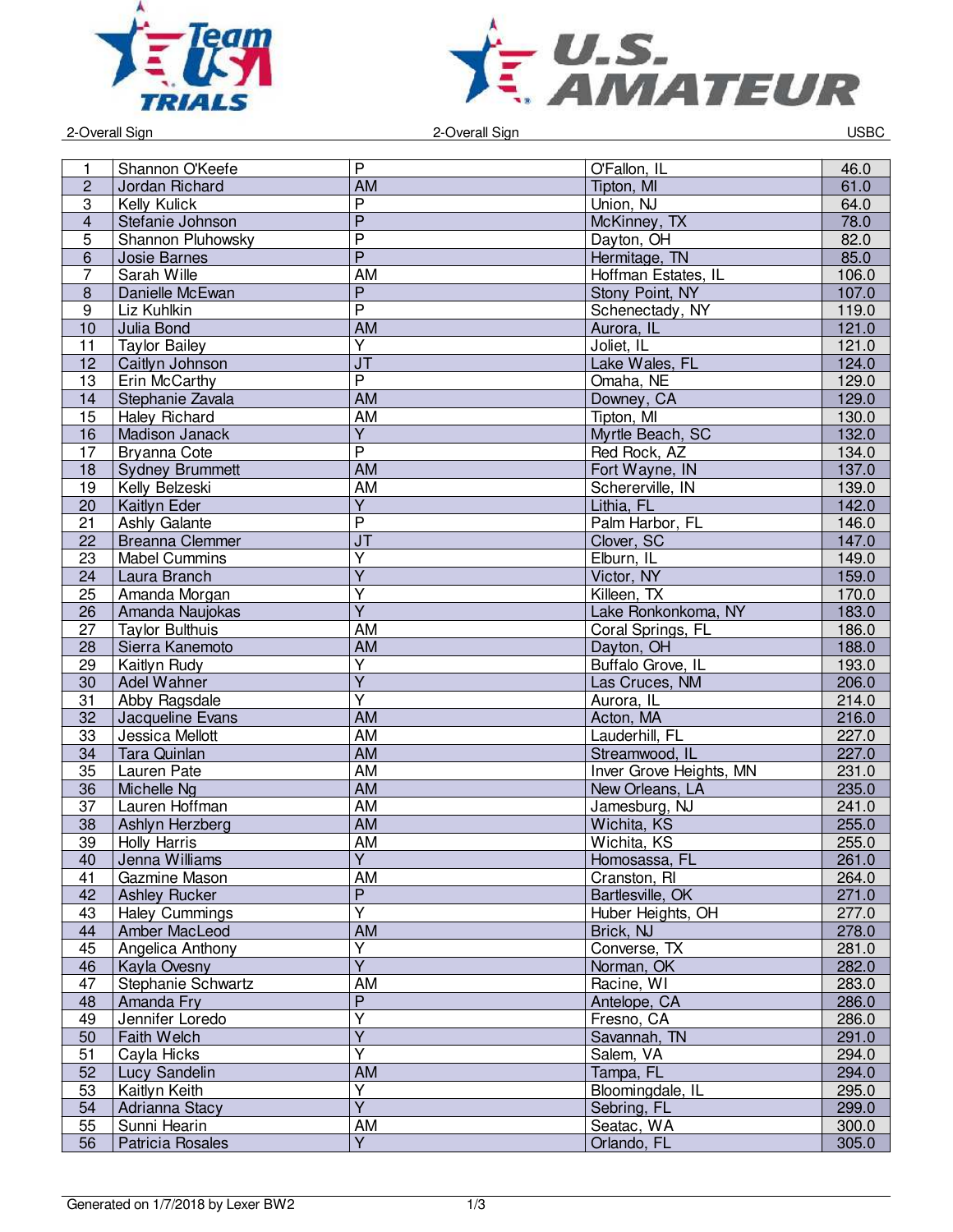



2-Overall Sign 2-Overall Sign USBC

| 57  | Shawna Strause          | AM                                | Tucson, AZ          | 312.0 |
|-----|-------------------------|-----------------------------------|---------------------|-------|
| 58  |                         | <b>AM</b>                         |                     | 314.0 |
|     | Madeleine McDuff        |                                   | Katy, TX            |       |
| 59  | Jordan Newham           | AM                                | Aurora, IL          | 315.0 |
| 60  | <b>Ashley Channell</b>  | $\overline{Y}$                    | Morris Chapel, TN   | 316.0 |
| 61  | Destiny Truly           | $\overline{\mathsf{Y}}$           | Brooklyn Park, MN   | 317.0 |
| 62  | Dakotah Hazlewood       | $\overline{\mathsf{Y}}$           | Capron, IL          | 323.0 |
| 63  | Ashley Dunn             | $\overline{\mathsf{Y}}$           | Palmdale, CA        | 324.0 |
| 64  | Madysen Keller          | <b>AM</b>                         | Indian Trail, NC    | 325.0 |
| 65  | Natalie Koprowitz       | $\overline{Y}$                    | Girard, IL          | 325.0 |
| 66  | Bryanna Leyen           | $\overline{\mathsf{Y}}$           | Perry Hall, MD      | 326.0 |
| 67  | Kayla Bandy             | $\overline{\mathsf{P}}$           | Salisbury, MD       | 332.0 |
| 68  | Sarah Klawitter         | AM                                | Evergreen Park, IL  | 332.0 |
| 69  | <b>Brigitte Jacobs</b>  | $\overline{Y}$                    | Freeport, IL        | 333.0 |
| 70  | <b>Cassidy Courey</b>   | $\overline{Y}$                    | Brooklyn Center, MN | 333.0 |
| 71  | Paige Beeney            | $\overline{Y}$                    | Salado, TX          | 337.0 |
| 72  | Samantha Gainor         | $\overline{Y}$                    | Chesterfield, MI    | 337.0 |
| 73  | <b>Alexis Neuer</b>     | JT                                | Lewisburg, PA       | 338.0 |
| 74  | Kayla Crawford          | $\overline{Y}$                    | Silvis, IL          | 344.0 |
| 75  | Correen Lieber          | <b>AM</b>                         | Issaquah, WA        | 344.0 |
| 76  | Leanne Vastbinder       | $\overline{Y}$                    | Winter Park, FL     | 348.0 |
| 77  | Madison Bailey          | Υ                                 | Rocklin, CA         | 358.0 |
| 78  | <b>Sarah Voiers</b>     | Ÿ                                 | Chesterton, IN      | 359.0 |
| 79  | Natalie Dutton          | $\overline{\mathsf{Y}}$           | Jenks, OK           | 360.0 |
| 80  | <b>Charly Boelter</b>   | <b>AM</b>                         | Oshkosh, WI         | 374.0 |
| 81  | McKenna Collier         | $\overline{Y}$                    | Brick, NJ           | 378.0 |
| 82  |                         | $\overline{Y}$                    |                     |       |
|     | <b>Haley Carroll</b>    | Ÿ                                 | Williamsville, NY   | 379.0 |
| 83  | Addie Herzberg          |                                   | Wichita, KS         | 381.0 |
| 84  | Kelsi Anderson          | <b>AM</b>                         | San Antonio, TX     | 395.0 |
| 85  | <b>Taylor Russell</b>   | $\overline{\mathsf{Y}}$           | Saltillo, MS        | 397.0 |
| 86  | Caitlin Cunningham      | $\overline{Y}$                    | Hoover, AL          | 406.0 |
| 87  | Maranda Pattison        | $\overline{\mathsf{Y}}$           | Redwood Valley, CA  | 411.0 |
| 88  | Kaidee Sutphin          | $\overline{P}$                    | Maitland, FL        | 417.0 |
| 89  | Crystal Singh           | $\overline{\mathsf{Y}}$           | Coral Springs, FL   | 419.0 |
| 90  | Hannah Forton           | $\overline{Y}$                    | Macomb, MI          | 426.0 |
| 91  | Leah Glazer             | Y                                 | Henderson, NV       | 427.0 |
| 92  | <b>Hope Gramly</b>      | $\overline{Y}$                    | Aubrey, TX          | 431.0 |
| 93  | Nikki Mendez            | $\overline{Y}$                    | Homer Glen, IL      | 431.0 |
| 94  | <b>Crystal Elliott</b>  | $\overline{\mathsf{J}\mathsf{T}}$ | Palm Bay, FL        | 434.0 |
| 95  | Megan Eaglehouse        | $\overline{\mathsf{Y}}$           | Cibolo, TX          | 438.0 |
| 96  | Katie Stark             | AM                                | Clermont, FL        | 442.0 |
| 97  | Sierra Lewis            | $\overline{\mathsf{Y}}$           | Scottsboro, AL      | 445.0 |
| 98  | Tiera Gulum             | Y                                 | New Orleans, LA     | 446.0 |
| 99  | Sarah Florence          | $\overline{Y}$                    | Egg Harbor City, NJ | 452.0 |
| 100 | Kelsey Abrahamsen       | $\overline{Y}$                    | Seattle, WA         | 452.0 |
| 101 | Amy Caruso              | Y                                 | Dayton, NJ          | 453.0 |
| 102 | Olivia Komorowski       | $\overline{Y}$                    | Oshkosh, WI         | 454.0 |
| 103 | Sarah Gill              | Υ                                 | Attleboro, MA       | 455.0 |
| 104 | <b>Caroline Thesier</b> | $\overline{\mathsf{Y}}$           | Mooresville, NC     | 467.0 |
| 105 | Alyssa Balicki          | AM                                | Hazleton, PA        | 468.0 |
| 106 | Saralyne Nassberg       | $\overline{Y}$                    | Modesto, CA         | 469.0 |
| 107 | Madison McCall          | Ÿ                                 | New Orleans, LA     | 472.0 |
| 108 | Isabelle Lee            | <b>AM</b>                         | New Orleans, LA     | 476.0 |
| 109 | <b>Hayley Connelly</b>  | Y                                 | Hazlet, NJ          | 478.0 |
| 110 | Mackenzie Saulnier      | <b>AM</b>                         | Olathe, KS          | 479.0 |
| 111 | Anastasia Hurley        | $\overline{Y}$                    | Peoria, AZ          | 479.0 |
| 112 | Stephanie Cieslewicz    | AM                                | Amherst, WI         | 485.0 |
|     |                         |                                   |                     |       |